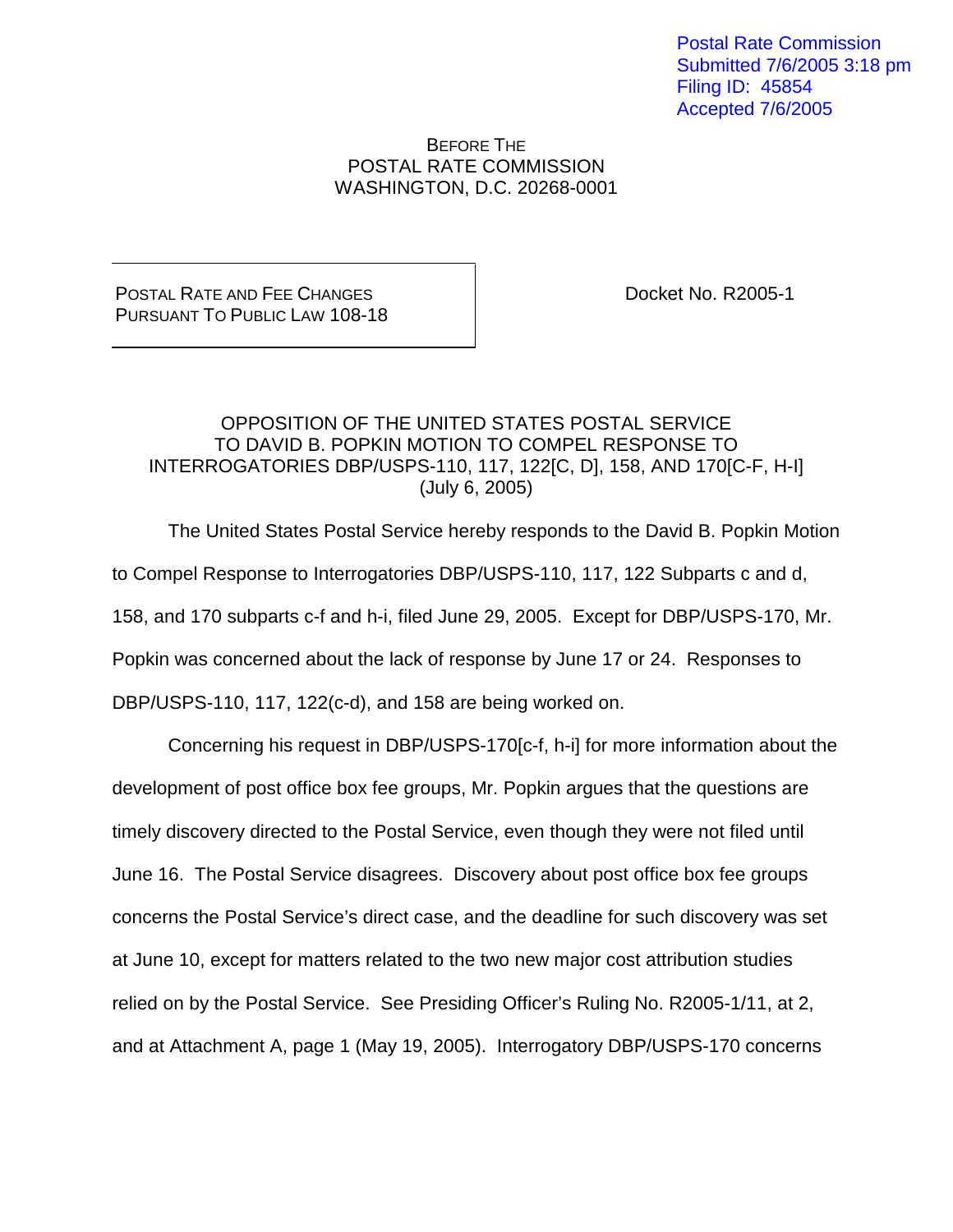the Postal Service's direct case, but is not related to the cost attribution studies. Thus, it is covered by the June 10 discovery deadline.

In fact, these questions are exactly the type of discovery that was handled by post office box service pricing witness Kaneer in Docket No. R2001-1. See Docket No. R2001-1, Tr. 11-B/4128-34. In this docket, witness Taufique's testimony (USPS-T-28) presented the post office box fee proposals at pages 27-28, and Exhibit USPS-28A, page  $54.<sup>1</sup>$  Witness Taufique is a Group A witness, for whom discovery ended on June 10.

 Mr. Popkin claims that Presiding Officer's Ruling No. R2005-1/11 did not establish a deadline for discovery on the Postal Service, rather than its witnesses. However, the schedule on the last page of that ruling schedules completion of discovery on direct case of the Postal Service – Group A witnesses, for June 10. That date applies to discovery directed to the Postal Service, especially for questions that properly should have been directed to the Postal Service's pricing witness.

Ruling No. 11 also states the one exception allowing additional discovery on the Postal Service. "Discovery requests to the Postal Service solely for the purpose of preparing testimony in rebuttal to the evidence presented by participants other than the Postal Service may be submitted through August 23." Presiding Officer's Ruling No. R2005-1/11, at 3. That deadline does not apply here; Mr. Popkin does not and cannot

 $1$  The Postal Service perhaps could have redirected interrogatories DFC/USPS-70 and DBP/USPS-170 to witness Taufique, but that redirection would have no impact on the June 10 deadline for completing discovery on the Postal Service's post office box fee proposal.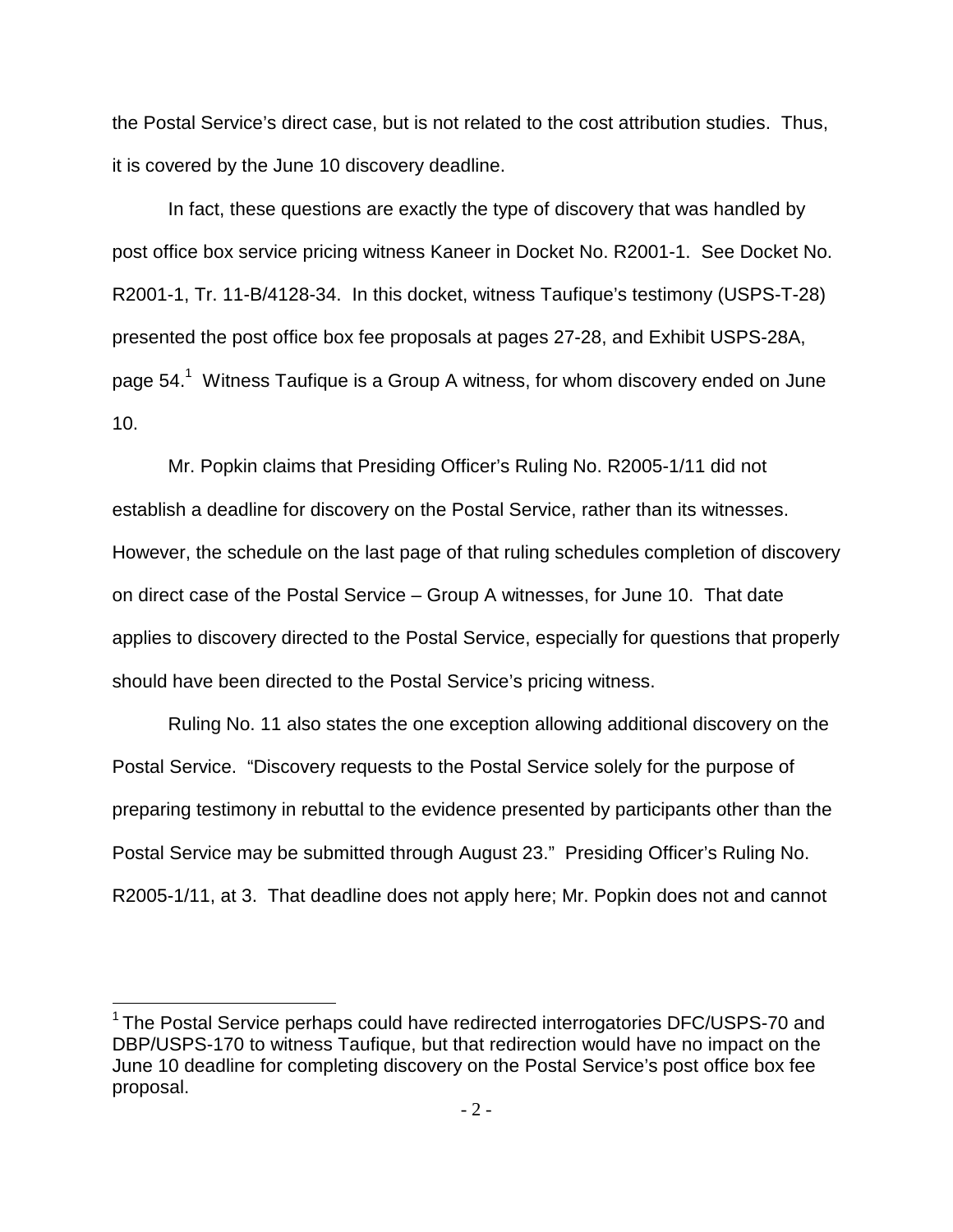argue that he is asking interrogatory DBP/USPS-170 for purposes of preparing rebuttal testimony to participant evidence that has not even been filed yet.

Next, Mr. Popkin misinterprets Commission Rule 25(a), which states that "[g]enerally, discovery against a participant will be scheduled to end prior to the receipt into evidence of that participant's direct case." That rule is why the Commission made June 10 the deadline for discovery on the Postal Service's direct case, except with regard to the new cost attribution studies. The discovery deadline is set at least two weeks before the beginning of hearings, so that there is time for responses to be filed and designated prior to their receipt into evidence. This deadline thus is perfectly consistent with Rule 25(a), regarding the end of discovery "prior to" the receipt of evidence.

 Mr. Popkin also argues that parts c-f and h-i of DBP/USPS-170 are proper follow-up. Motion at 3. But, except for part c, he claims only that the parts are followup to others parts of his own questions in DBP/USPS-170. Part c asks for a listing of the characteristics of the fee groups. But interrogatory DFC/USPS-70 and its response were not concerned about the characteristics of the fee groups, but rather simply requested the identity of the fee group that applies to each ZIP Code. Mr. Popkin has not shown that answers to parts c-f and h-i of DBP/USPS-170 are needed to clarify or elaborate upon the listing of fee groups by ZIP Code provided in response to DFC/USPS-70.

 In any case, as noted in the objection, a response would only refer to the Docket No. R2001-1 testimony of witness Kaneer. The Postal Service provided this information

- 3 -